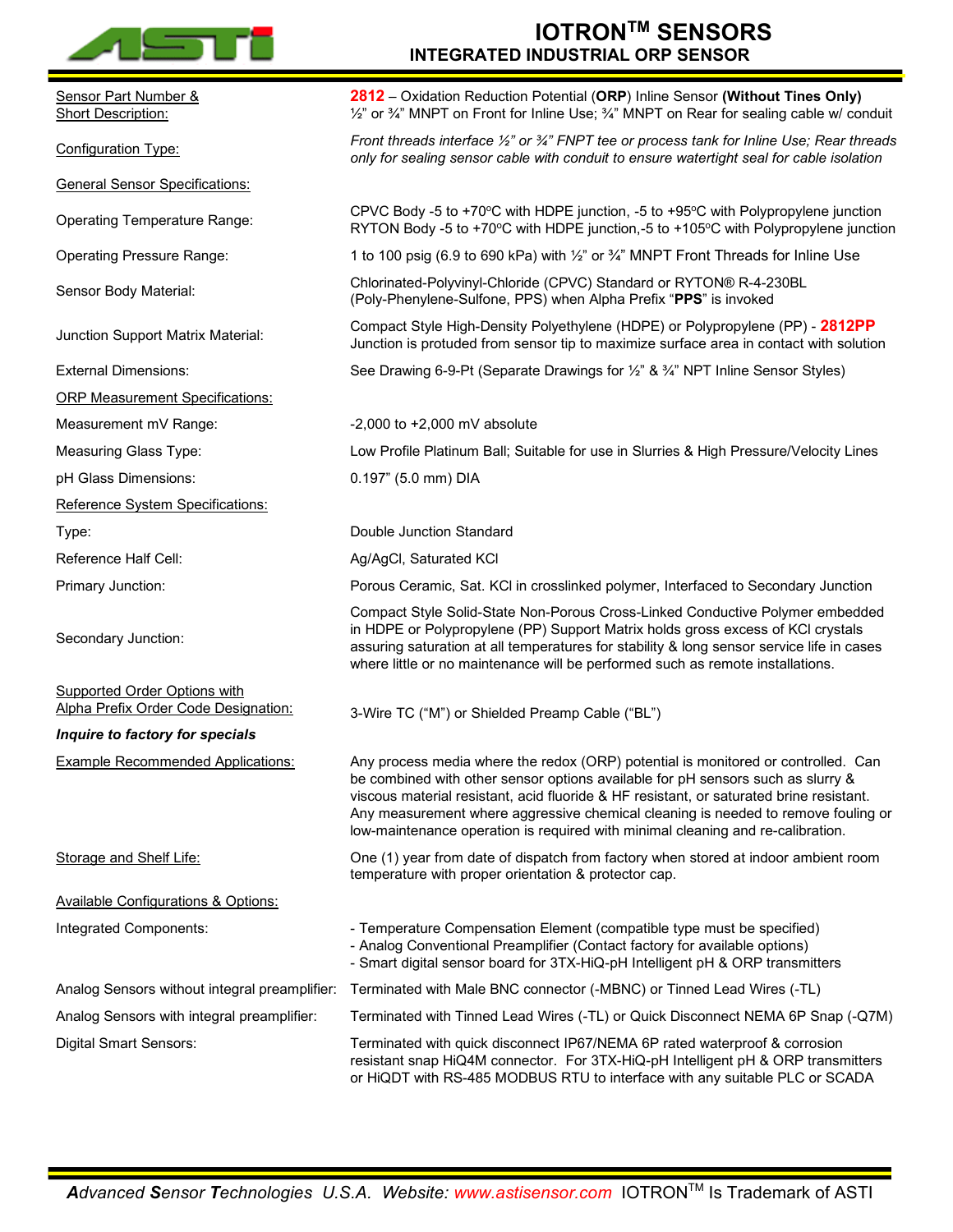| ن<br>ت<br>COMPAC<br>Ø.725<br>Platinum Low-Profile Ball<br>ORP Sensing Element | $3/4" - 14$ NPT<br>HDPE JUNCTION<br><b>NOTES</b> | All dimensions are in inches, unless otherwise indicate<br>Sensor body material of construction is CPVC standar<br>Drawing shown in the standard without protective tin<br>Protective tines option is not available for 2X12 serie<br>for inline type installations only. The recommended li<br>Use alternate sensor models available with protective<br>Do not use any sensor beyond the factory defined<br>The rear 3/4" MNPT threads are only intended for<br>tines option for immersion or submersion use<br>sealing the back of cable with 3/4" conduit.<br>maximum temperature or pressure rating.<br>$\dot{\mathbf{c}}$<br>$\frac{1}{2}$<br>$\overline{\mathcal{N}}$<br>்<br>$\dot{\circ}$ |  |
|-------------------------------------------------------------------------------|--------------------------------------------------|---------------------------------------------------------------------------------------------------------------------------------------------------------------------------------------------------------------------------------------------------------------------------------------------------------------------------------------------------------------------------------------------------------------------------------------------------------------------------------------------------------------------------------------------------------------------------------------------------------------------------------------------------------------------------------------------------|--|
| ⋖                                                                             |                                                  | $\boldsymbol{\omega}$                                                                                                                                                                                                                                                                                                                                                                                                                                                                                                                                                                                                                                                                             |  |

 $\overline{\phantom{0}}$